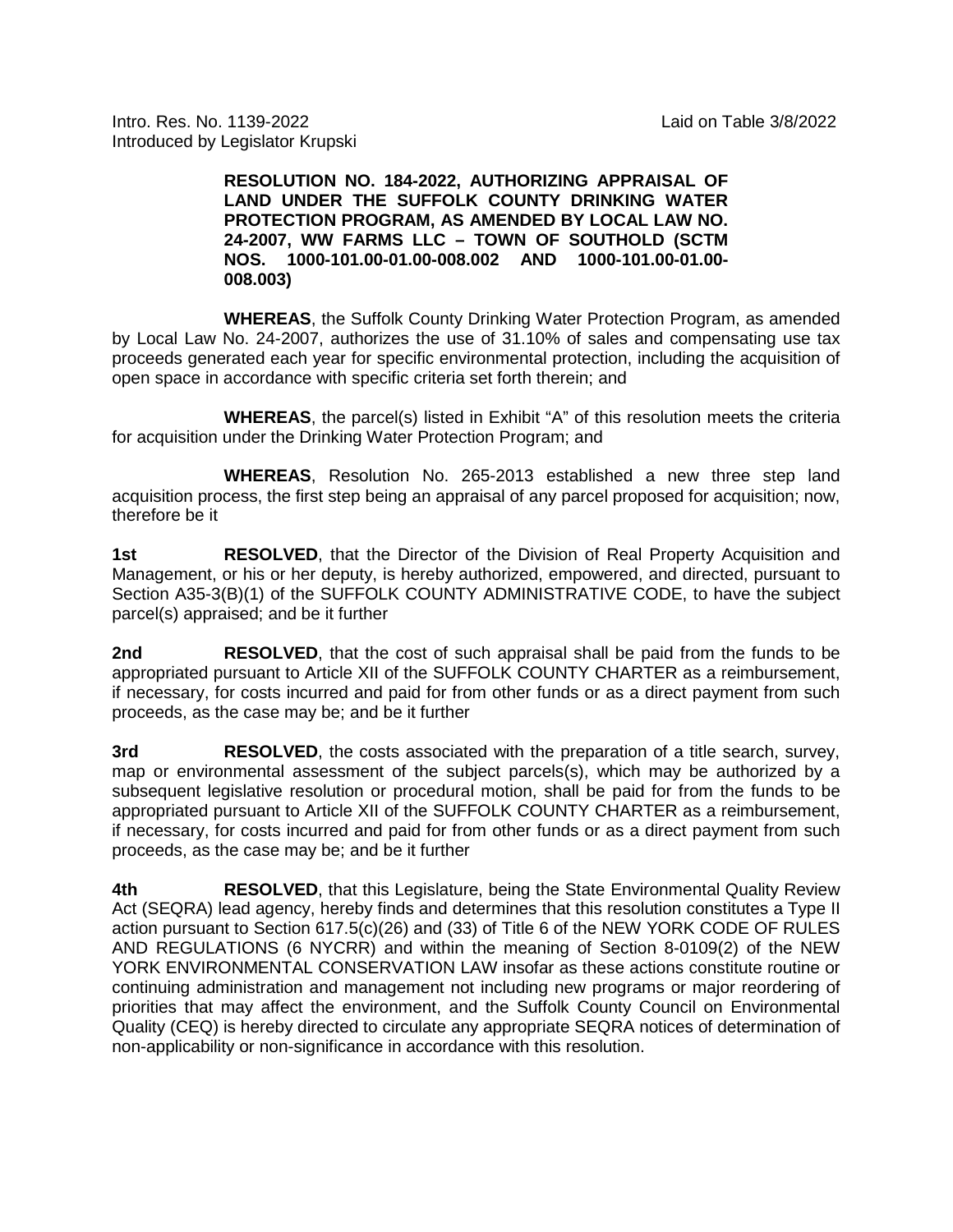DATED: March 29, 2022

APPROVED BY:

/s/ Steven Bellone County Executive of Suffolk County

Date: April 6, 2022